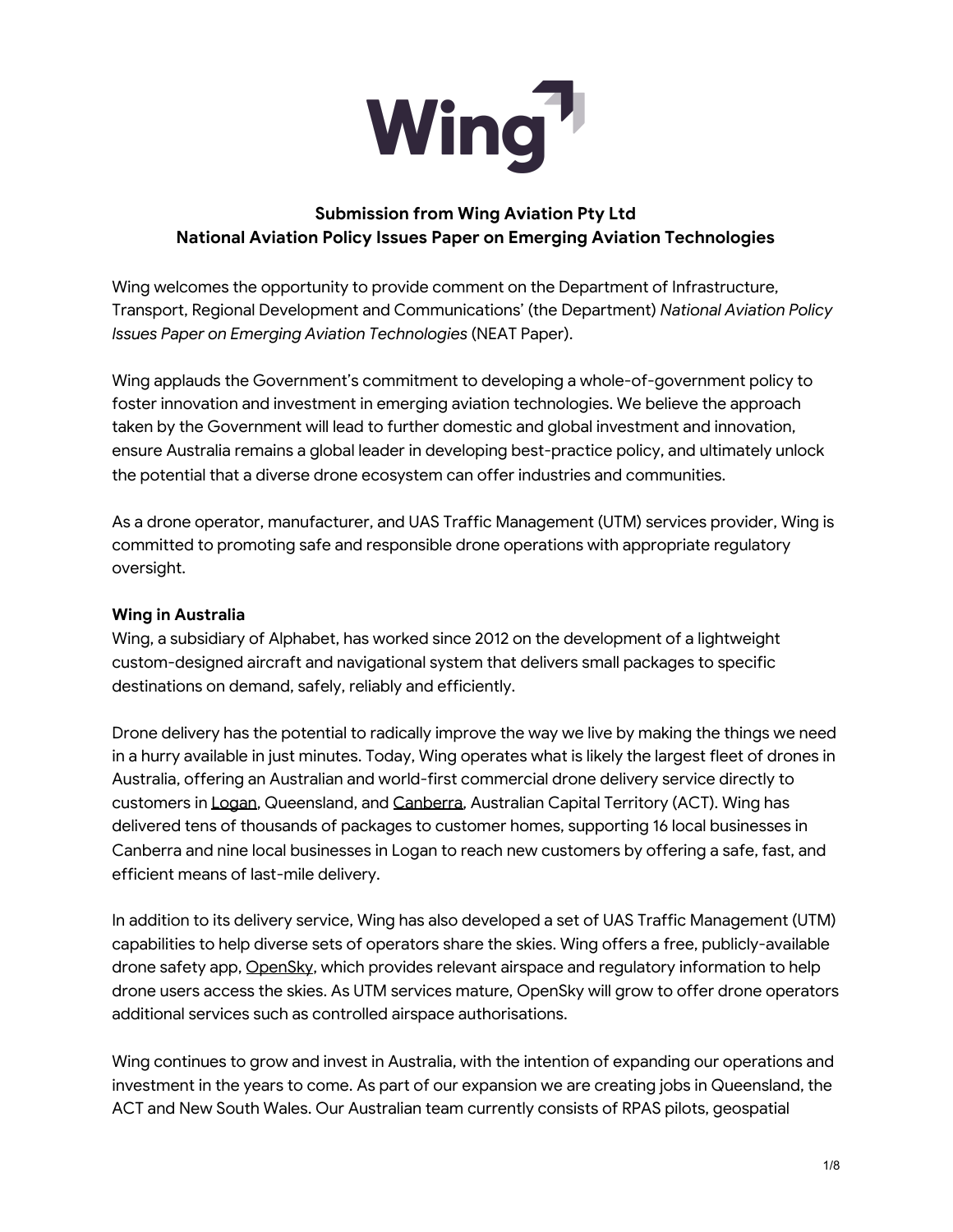experts, software engineers, marketers, community engagement and policy experts, customer service representatives, facilities managers and operational staff, as well as those supporting our UTM and research and development programs.

We believe Australia has successfully fostered an environment to attract companies like Wing, and is one of a handful of countries that will pioneer and shape the future of drone delivery globally.

### **Australia's Drone Industry**

Wing believes industry collaboration will contribute to a thriving ecosystem of domestic and international manufacturers and operators in Australia, and will ensure a range of use cases are realised in the next few years.

In Australia, industry has already demonstrated the benefits drones can provide in increasing community and workplace safety, productivity, job creation, STEM advancements, and breakthroughs in aviation technology. Australia is the only place in the world today, where families can have snacks and sunscreen delivered to their home by drone for a trip to the beach; where when swimming in the ocean, a drone overhead monitors for sharks and helps surf lifesaving know if any swimmers encounter trouble; and then when on the drive home, a local road isn't shut for line inspection for an entire day, because the work was done in just a few minutes by a drone.

Australia's drone industry is also benefiting from the maturity of the drone workforce. The talented and experienced unmanned aviation workforce has been central to the Australian drone industry's world-leading position. With investment in STEM education as well as dedicated drone curriculum in a growing number of primary and secondary schools, Australian students are now establishing clear pathways into a career in emerging aviation technologies with greater understanding of the real-world environments in which their skills can be applied.

Australia has staked out a leadership position in the advancement of drone technology, and we believe that is why some of the most significant drone developments in the world are happening here.

#### **Drones Enable Economic Growth**

As part of a smart and multimodal transport system, drone delivery can create new economic opportunities, enable local businesses to reach new customers more efficiently, conveniently and sustainably, increase productivity for those businesses, and save consumers time.

As noted in the NEAT Paper, there is work completed and underway to measure the economic benefits and opportunities associated with the growth of emerging aviation technologies. Given Wing's expertise, Wing has invested in economic modelling that explores the potential benefits specific to drone delivery.

Small retail businesses stand to benefit considerably from drone delivery, allowing local businesses to thrive, and encouraging and enabling new businesses to engage in e-commerce. Economic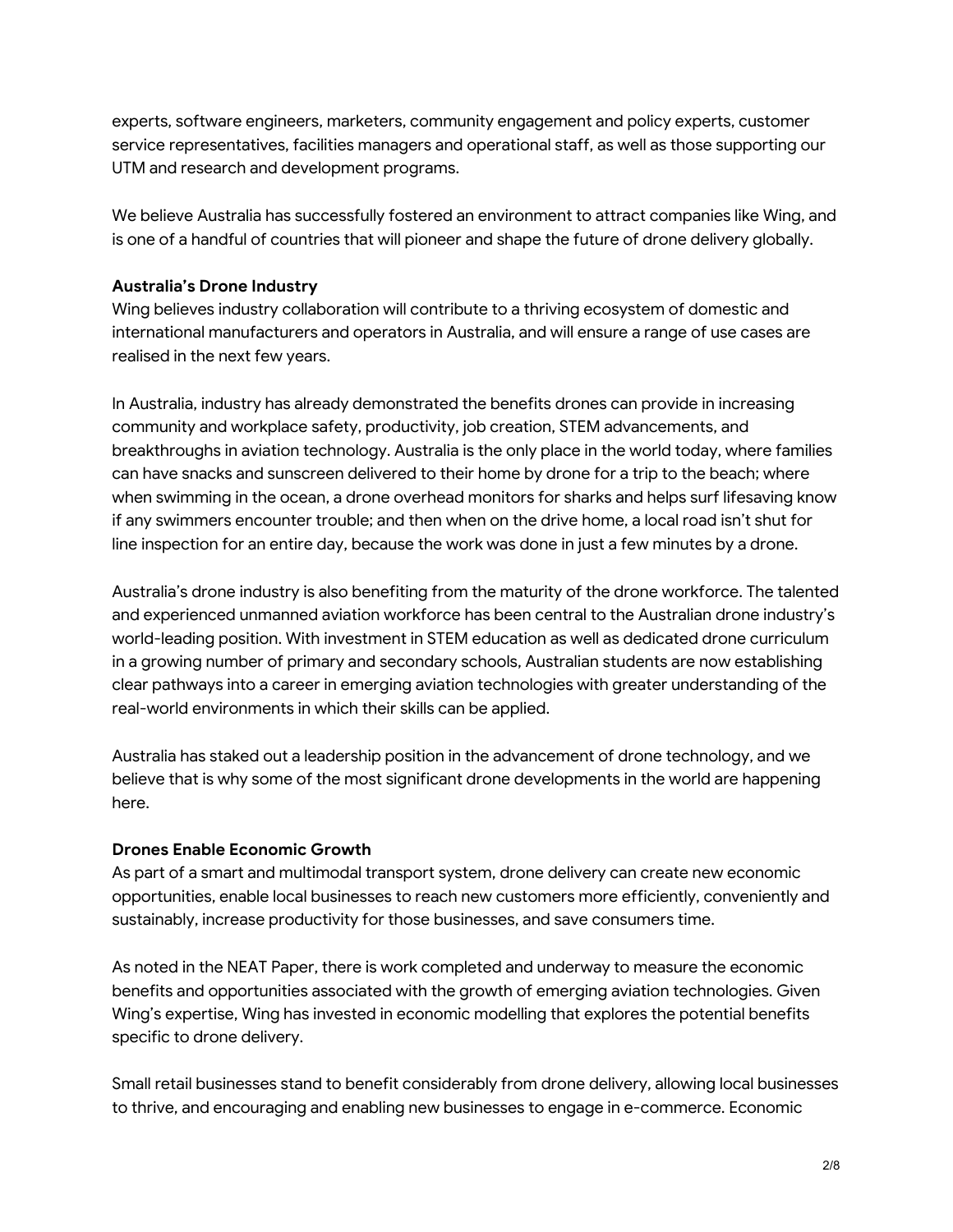modelling from data analytics consultancy AlphaBeta has shown drone delivery could grow retail sales in Australia by \$2.2 billion by 2030, of which \$750 million could accrue to small businesses. In addition to generating more sales, drone delivery could expand market reach for these businesses and reduce delivery costs by up to 80-90 per cent. This also equates to 180-200 million hours saved for consumers in 2030 by replacing customer pick-up journeys, as well as delivery times that are 60-70 per cent faster than other methods. 1

The constraints of last-mile delivery has limited the ability of small businesses to reach customers who either need or demand home delivery. In Wing's operations in Logan and Canberra we have witnessed that by offering drone delivery, small businesses have grown, expanded the profile of their local products with new customers, and transitioned through difficult economic periods. In Logan one of our merchant partners has been in a position to retain staff by delivering coffee by drone as in-store foot traffic fell throughout COVID-19. 2

As a contactless delivery solution, Wing has been uniquely positioned to meet the evolving needs of the communities in which we operate throughout the COVID-19 pandemic. We've seen a significant increase in demand for drone delivery service from those wishing to practice social distancing and reduce trips to the shops. This has included delivery of groceries and household items to people quarantining, and delivery of essential goods to vulnerable people who due to their age or other circumstances are unable to leave their home. In the future, we see considerable potential for utilisation of drone delivery in emergency and crisis situations, and for lifesaving items such as EpiPens or inhalers to be delivered in minutes.

The potential economic benefits of drone delivery extend beyond the traditional retail environment. In Australia, tradespeople make a total of 60 million unplanned trips to collect hardware items that they have either run out of or didn't know they needed until starting the job. These interruptions are costly. At an average of one hour each, they amount to \$2 billion annually in labour and vehicle costs. $^3$  They can also result in larger workflow disruptions, leading to lost time for clients and, in some cases, expensive contract penalties for delayed projects. By replacing a share of these trips, drones would deliver cost and time savings across the construction industry that would allow businesses to take on and complete more projects, benefit governments as a key contributor to infrastructure development, and save households money and time otherwise spent waiting for work to be completed.

#### **An Overarching Policy Framework**

Wing agrees with the core principles identified by the Government and supports focusing on these core principles as part of an overarching policy development process that balances immediate goals with more medium term and long term priorities.

*<sup>1</sup> "Drones will deliver benefits to Australian businesses, consumers and communities",* (October 2020), AlphaBeta. Accessed at: <*[https://alphabeta.com/wp-content/uploads/2020/10/drone\\_delivery\\_impact\\_-\\_national.pdf](https://urldefense.proofpoint.com/v2/url?u=https-3A__alphabeta.com_wp-2Dcontent_uploads_2020_10_drone-5Fdelivery-5Fimpact-5F-2D-5Fnational.pdf&d=DwMFaQ&c=eIGjsITfXP_y-DLLX0uEHXJvU8nOHrUK8IrwNKOtkVU&r=MDYCVUWw8V2-pHRepZJVexFSoh4VZ-ybqExifNTYPfM&m=KS5drP9XCthqbK8-VOQuDcpWZmgOdbbo9RlobK8AGzI&s=rxfxaWDeoU4d7x4EEdch6khM96TXBCHJSX2ETZSiwIk&e=)* >

<sup>2</sup> *"Celebrating one year of drone delivery in Logan"*, Wing Medium (12 September 2020). Accessed at: [<https://medium.com/wing-aviation/celebrating-one-year-of-drone-delivery-in-logan-e2a8b23f0100](https://medium.com/wing-aviation/celebrating-one-year-of-drone-delivery-in-logan-e2a8b23f0100)>

<sup>3</sup> *The Potential Benefits of Drone Delivery for Australian Construction and Maintenance,* (July 2020), AlphaBeta, pg 2.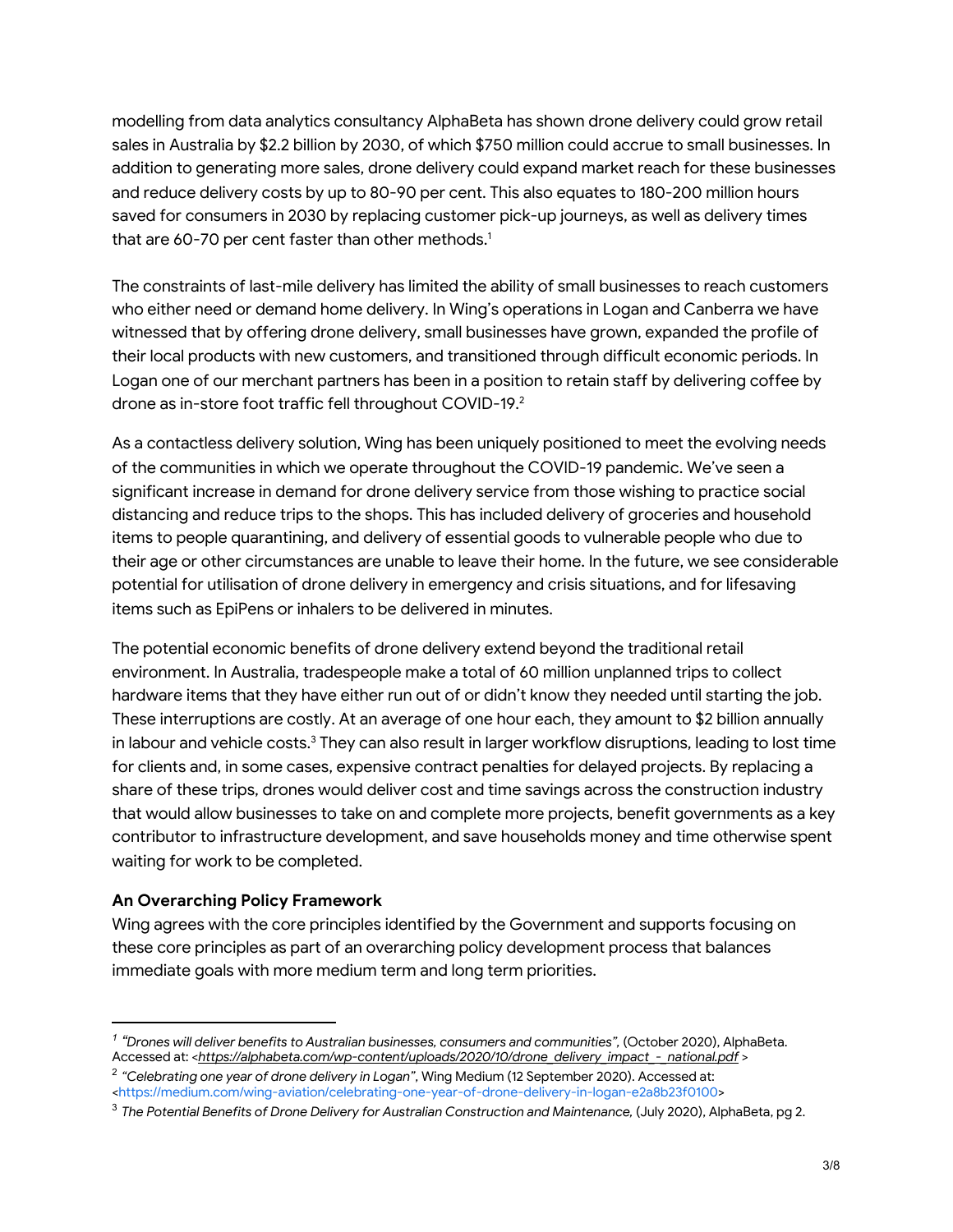We believe the whole-of-government approach will help to ensure policies are developed in consideration of each other, lessening the chance of unintended impacts and resulting in a longer-term policy framework that will allow innovation to flourish. Moreover, we support the Government's collaborative strategic approach in bringing all of the applicable policy areas and agency stakeholders together in one whole-of-government discussion, rather than multiple agencies tackling their area of policy responsibility independently in silos.

Wing is supportive of policies that continue to set high standards, whether it relates to safety of drones, their seamless integration into the airspace, or minimising impact on environments and communities. Wing has been encouraged by the Government's approach to outlining its vision and intention for policy while engaging with industry to understand how it can collaborate on creative and viable solutions to meet these policy objectives.

### **Safety**

Wing welcomes the Civil Aviation Safety Authority's (CASA) commitment to safety and innovation. As the safety regulator, we believe CASA has adopted a forward-thinking approach that ensures UAS meet a high level of safety, while supporting the diversity of the drone industry in Australia.

Regulators, airspace users, and the public should have confidence that a drone operation meets an agreed benchmark level of safety. However, drones are diverse, featuring a range of operations (VLOS to BVLOS), aircraft (low automation to high automation), operators (small to large), and operating environments (rural to urban). Approval processes for drones should accommodate and encourage that diversity.

To that end, Wing supports approval processes that are risk-based, performance-based, and adaptable. The Specific Operations Risk Assessment (SORA) is a rigorous implementation of these principles, and incorporates input from regulatory authorities in 61 countries, including CASA, the US Federal Aviation Administration (FAA), and the European Union Aviation Safety Agency (EASA).

Frameworks such as SORA help to incentivise new approaches to safety by recognising a range of non-traditional design and operational mitigations. These design and operational options increase overall safety and promote public trust. By comparison, prescriptive frameworks that impose 'one size fits all' requirements, or frameworks that regulate parts of an operation rather than the operation as a whole, may be a disincentive to effective mitigations.

Wing supports international harmonisation. Harmonisation promotes competition, encourages innovation, and helps regulators to develop a shared body of experiences, resources, and expertise to support the growth of the industry. For example, Wing's extensive research and development in the United States enabled complex delivery operations in Australia; likewise, the FAA reviewed Wing's operational experience in Australia when considering Wing's approvals in the United States. Wing encourages regulators to ensure that operators, manufacturers, and UTM providers can freely participate in the market, subject to meeting applicable requirements for safety.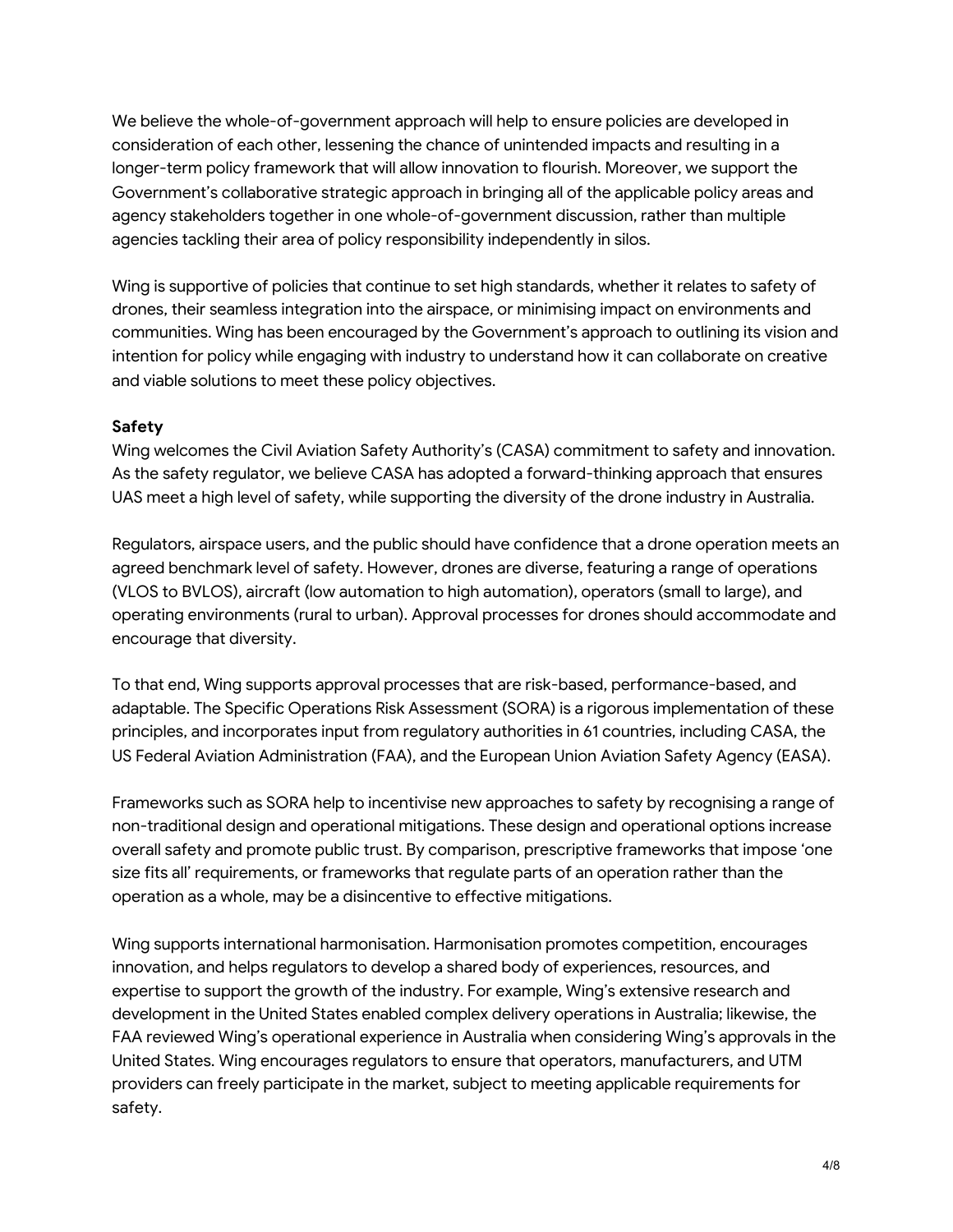### **Security (Remote Identification)**

Remote Identification (Remote ID) will be an important capability to support the safe integration of drones into the Australian airspace, and Wing supports the use of Remote ID to help promote responsible operations and improve security. Remote ID enables an observer on the ground, such as airport security or a member of the public, to identify a nearby UAS via app. With appropriate safeguards, Remote ID can:

- **Promote compliance** by improving accountability among registered UAS operators.
- **Facilitate the investigation** of accidents or serious incidents.
- **Identify and respond to security threats** and decide on the appropriate counter-UAS response.

Working together with regulators, industry has demonstrated how UAS operators can identify themselves through the UTM network. UAS operators can transmit their position to a UTM Service Supplier, either from the aircraft or from the ground station. The UTM Service Supplier can then share that information with other Suppliers to display to observers. Remote ID through the UTM network requires no additional equipment, protects privacy, and supports diverse recreational and commercial operators.

We think the policy goals outlined in the NEAT Paper are important, and we encourage the Government to engage with industry as well as regulators in other countries to identify how a robust UTM ecosystem, registration system, and Remote ID framework could be established using existing industry capabilities. We believe there is scope for industry to support the government in an inexpensive way with minimal implementation requirements, while promoting international harmonisation. Finally, Wing would also note that in order to address malicious use of non-compliant UAS, the Australian Government will need to invest in appropriate counter-UAS technologies. By itself, Remote ID cannot address all malicious operations with non-compliant (ie. non-participating) UAS.

## **Privacy**

Wing believes it is crucially important for drone operators to be trusted members of the communities in which they operate. In the context of drone delivery, this means protecting the privacy of customers and non-customers (bystanders) alike. Wing has implemented strong policies and practices to protect the privacy of those in our operating areas and we support the Government working with the states and territories to arrive at a harmonised framework. We believe that a technology agnostic approach should be applied wherever possible.

#### **Noise**

Wing supports the Department's intention to develop and manage a national regulatory approach to noise management that encourages quiet operations consistent with local community expectations. The Department recently released its *Noise Regulation Review for Remotely Piloted Aircraft and Specialised Aircraft*. As part of the Department's review, Wing shared its detailed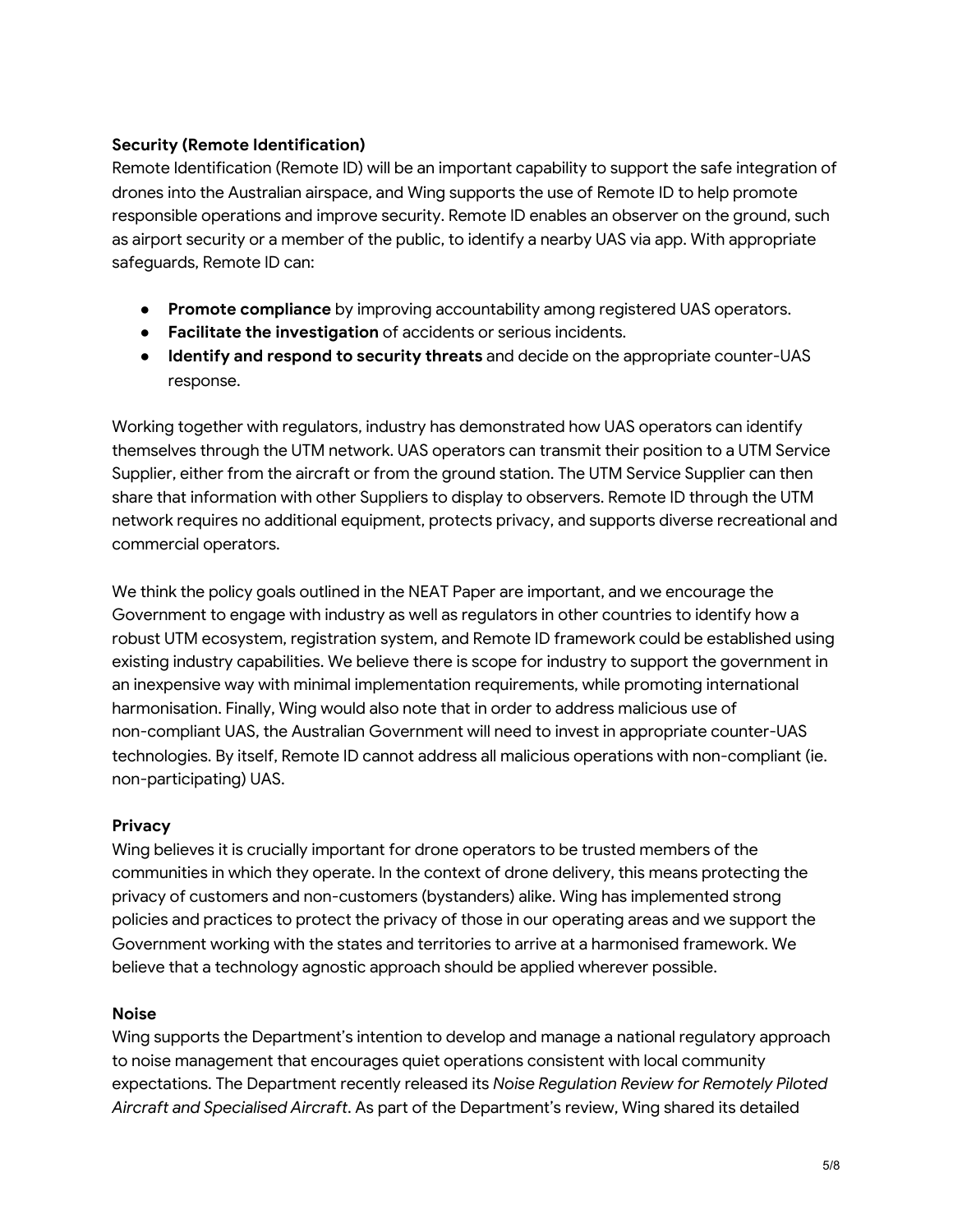position on drone noise in the context of neighbourhood delivery, which can be found on the [Department's](https://www.infrastructure.gov.au/aviation/environmental/aircraft-noise/files/035_Wing_RPA_submission_ATT.pdf) website.

The *Noise Regulation Review for Remotely Piloted Aircraft and Specialised Aircraft* captured the perspective of community members who live in the areas where Wing is currently offering delivery. We welcome the inclusion of this perspective as these are some of the first residents in the world who live in suburbs in which drone delivery is taking place every day, in the morning, afternoon and early evening on both weekdays and weekends.

As we operate in densely populated Australian suburbs and fly over tens of thousands of people every operating day, we too bring a unique and practical experience to the discussion, and look forward to contributing insight from the lessons we have learnt through our operations and by engaging in the community.

It is paramount for our business that we operate in a neighbourly way, including by offering a drone delivery service that is useful for our customers and acceptable to communities. We will continue to engage and learn from the feedback we receive, and this continues to drive our approach to community engagement, technical development, and operations.

The NEAT Paper outlines the potential use of UTM to "support awareness and compliance with a range of regulatory requirements" including noise. While Wing supports further exploration of this concept, we encourage a holistic approach that incentivises operators to reduce noise impacts through a range of mitigations (including aircraft design, operations, and community outreach).

## **Environment**

## *Emissions*

In the context of delivery, drones have already started to take cars and trucks off the road. Over time, it's not hard to imagine a world in which a tradesperson won't need to drive a four tonne truck to the store to pick up a set of screws that weigh just a few hundred grams, or for a two tonne car to be used to move a single meal across a suburb.

Research from AlphaBeta indicates that drone delivery could reduce traffic congestion in Australian cities by replacing 2.3 billion vehicle kilometres nationwide each year by 2030, which would reduce annual CO2 emissions by 550,000 tonnes. This is equivalent to the carbon storage of 17.5 million trees. 4

In providing an alternative to existing last-mile delivery options, Wing hopes to encourage sustainable modes of goods transport to become the norm.

*<sup>4</sup> "Drones will deliver benefits to Australian businesses, consumers and communities",* (October 2020), AlphaBeta. Accessed at: <*[https://alphabeta.com/wp-content/uploads/2020/10/drone\\_delivery\\_impact\\_-\\_national.pdf](https://urldefense.proofpoint.com/v2/url?u=https-3A__alphabeta.com_wp-2Dcontent_uploads_2020_10_drone-5Fdelivery-5Fimpact-5F-2D-5Fnational.pdf&d=DwMFaQ&c=eIGjsITfXP_y-DLLX0uEHXJvU8nOHrUK8IrwNKOtkVU&r=MDYCVUWw8V2-pHRepZJVexFSoh4VZ-ybqExifNTYPfM&m=KS5drP9XCthqbK8-VOQuDcpWZmgOdbbo9RlobK8AGzI&s=rxfxaWDeoU4d7x4EEdch6khM96TXBCHJSX2ETZSiwIk&e=)* >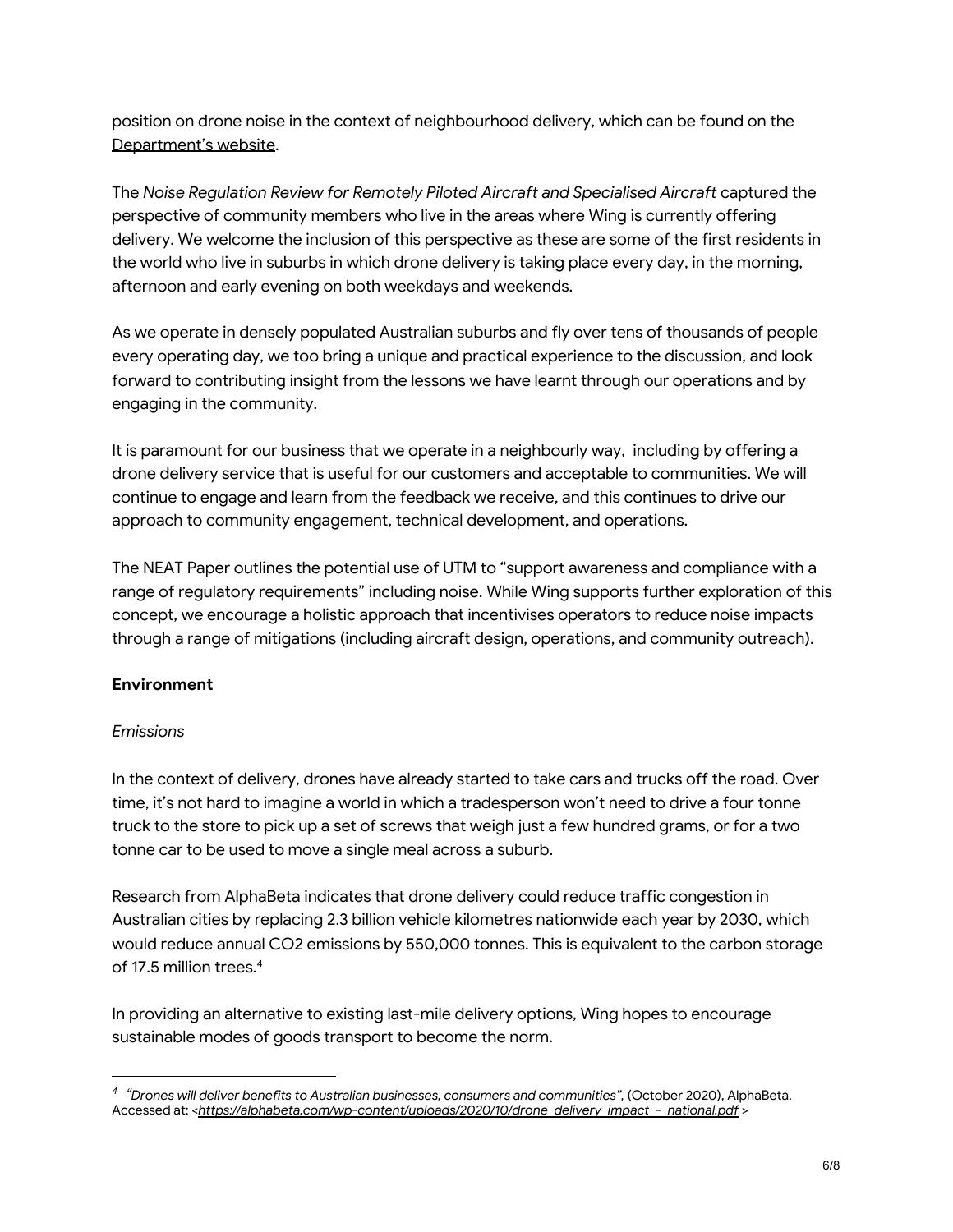#### *Wildlife*

Wing believes operators have a responsibility to take steps to minimise potential impact to wildlife and we work closely with third-party avian, fauna and flora experts to guide our operations.

We support the initial recommendations in the NEAT paper and the establishment of a voluntary industry code. We also support using tools like UTM to share relevant wildlife information with operators, such as bird migratory maps.

#### **Airspace Integration**

Australia has emerged as a leader for the developing unmanned aviation industry. A combination of Australia's embrace of new technologies with a forward-leaning regulatory approach toward maintaining airspace safety has yielded one of the world's most supportive and operationally-ready environments for emerging aviation technologies.

Airspace integration is one of the most complex challenges for a functional and scalable unmanned ecosystem. To date, CASA has developed a holistic approach to evaluating and approving complex UAS operations recognising a range of capabilities and mitigations to ensure safety in the air. A performance-based approach to regulation will enable the safe and streamlined integration of unmanned aircraft. The SORA framework has demonstrated this in practice.

Avoiding prescriptive solutions on aircraft design or air traffic utilisation has fostered safe, innovative UAS operations that demonstrate Australia's continued commitment to pioneering cutting-edge approaches toward the future of aviation.

#### **Fostering Future Innovation**

We applaud the Government for its vision outlined in the NEAT paper and look forward to the opportunity to contribute to further policy development. The framework proposed is amongst the first-of-its-kind in the world, and the Government has demonstrated a willingness and ability to foster constructive dialogue between a wide range of relevant stakeholders. We also agree with the vision of approaching this iteratively in short, medium and long term priorities. By addressing the immediate policy needs the Government is providing a foundation for the industry to continue to innovate and invest. This will allow for flexibility in the rapid advancements in the drone technology space. We look forward to being a contributing industry partner as the Government advances this important work.